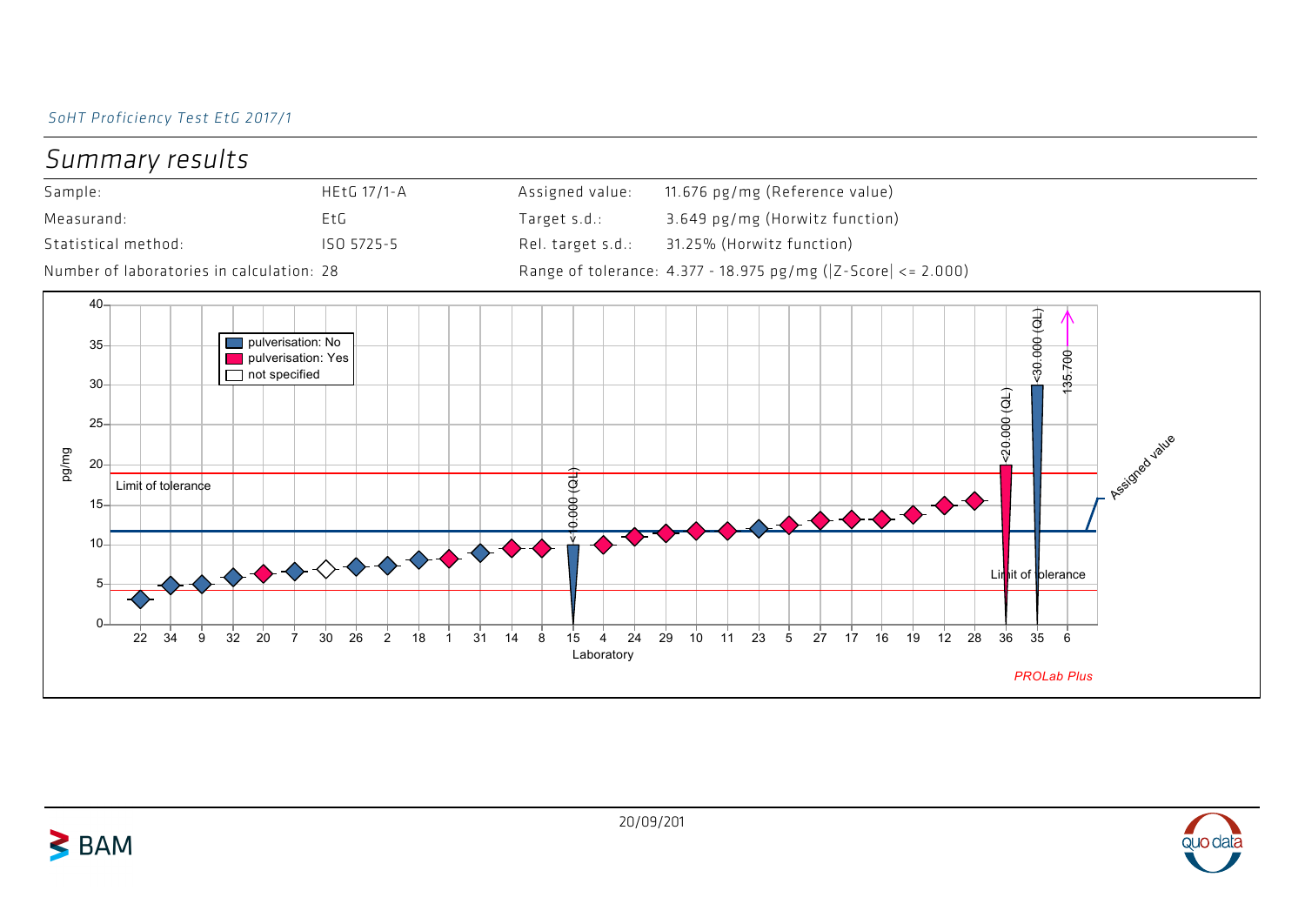## SoHT Proficiency Test EtG 2017/1





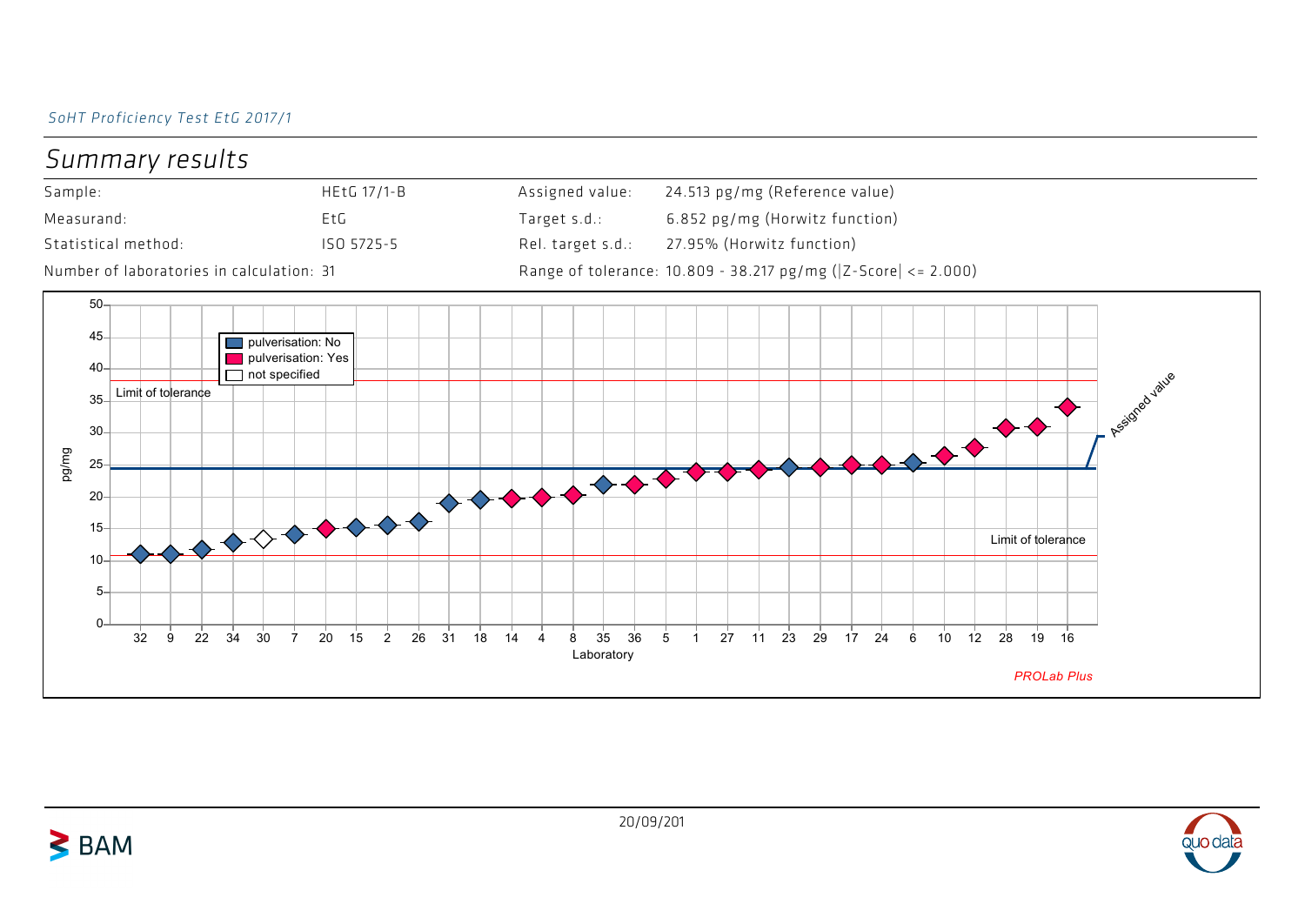## SoHT Proficiency Test EtG 2017/1



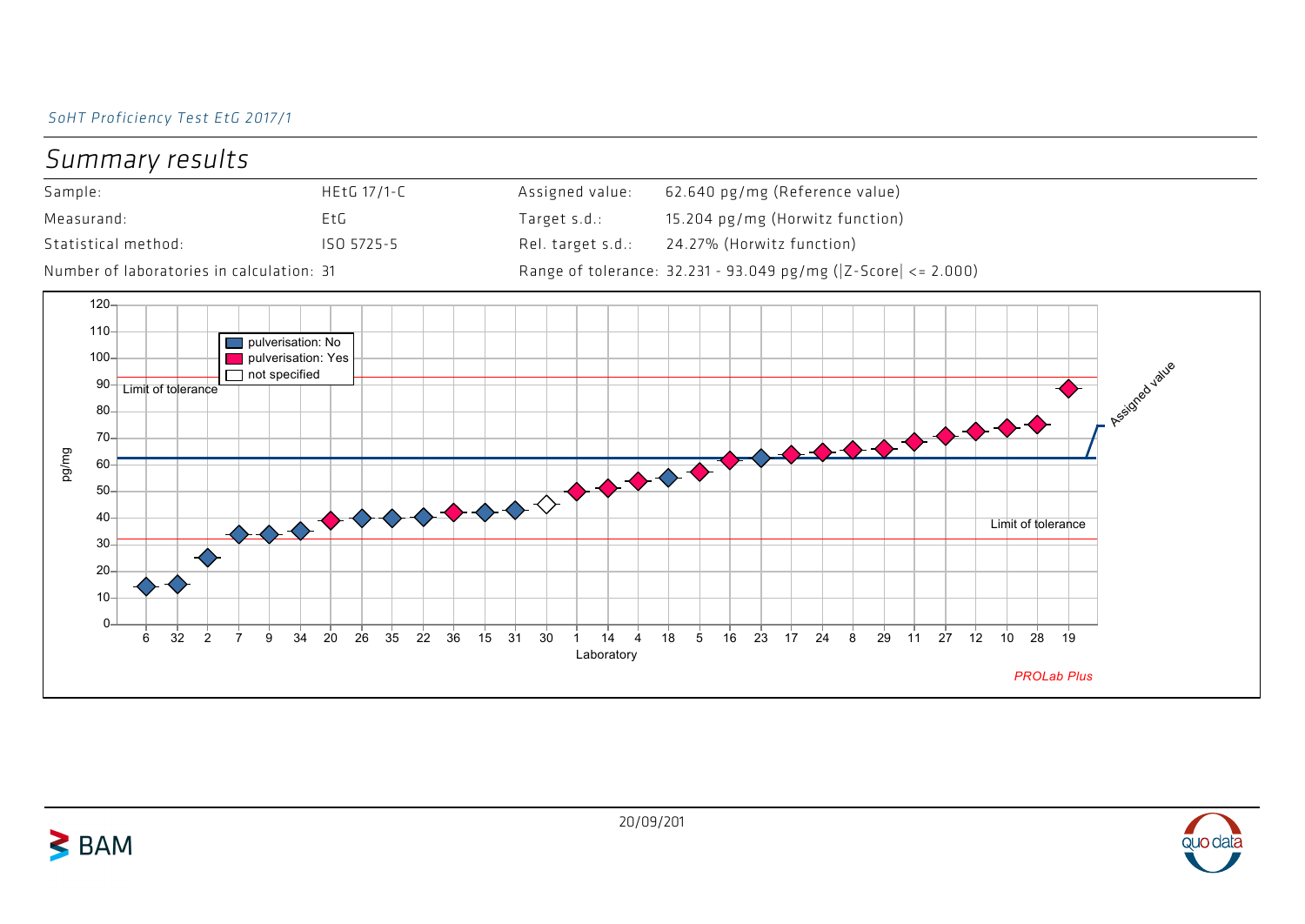|                           | HETG171A ETG   Z score |          | HETG171B<br><b>ETG</b> | Z score  | HETG171C<br><b>ETG</b> | Z score  | Analytical method |
|---------------------------|------------------------|----------|------------------------|----------|------------------------|----------|-------------------|
| Unit                      | pg/mg                  |          | pg/mg                  |          | pg/mg                  |          |                   |
| 1                         | 8.200                  | $-0.953$ | 24.000                 | $-0.075$ | 50.000                 | $-0.831$ | LC-MS/MS          |
| $\overline{\mathbf{c}}$   | 7.350                  | $-1.185$ | 15.500                 | $-1.315$ | 25.100                 | $-2.469$ | LC-MS/MS          |
| $\ensuremath{\mathsf{3}}$ | not tested             |          | not tested             |          | not tested             |          |                   |
| 4                         | 10.000                 | $-0.459$ | 20.000                 | $-0.659$ | 54.000                 | $-0.568$ | LC-MS/MS          |
| 5                         | 12.400                 | 0.198    | 22.800                 | $-0.250$ | 57.500                 | $-0.338$ | LC-MS/MS          |
| 6                         | 135.700                | 33.986   | 25.300                 | 0.115    | 14.300                 | $-3.179$ | LC-MS/MS          |
| $\overline{7}$            | 6.640                  | $-1.380$ | 14.200                 | $-1.505$ | 33.800                 | $-1.897$ | LC-MS/MS          |
| 8                         | 9.530                  | $-0.588$ | 20.300                 | $-0.615$ | 65.500                 | 0.188    | LC-MS/MS          |
| $\boldsymbol{9}$          | 5.000                  | $-1.829$ | 11.000                 | $-1.972$ | 34.000                 | $-1.884$ | LC-MS/MS          |
| 10                        | 11.700                 | 0.007    | 26.500                 | 0.290    | 73.900                 | 0.741    | LC-MS/MS          |
| 11                        | 11.700                 | 0.007    | 24.200                 | $-0.046$ | 68.600                 | 0.392    | LC-MS/MS          |
| 12                        | 15.000                 | 0.911    | 27.800                 | 0.480    | 72.400                 | 0.642    | LC-MS/MS          |
| 13                        | not tested             |          | not tested             |          | not tested             |          |                   |
| 14                        | 9.500                  | $-0.596$ | 19.700                 | $-0.702$ | 51.100                 | $-0.759$ | GC-MS/MS          |
| 15                        | < 10.000               |          | 15.130                 | $-1.369$ | 42.350                 | $-1.334$ | LC-MS/MS          |
| 16                        | 13.200                 | 0.418    | 34.000                 | 1.385    | 61.600                 | $-0.068$ | LC-MS/MS          |
| 17                        | 13.130                 | 0.398    | 25.000                 | 0.071    | 64.000                 | 0.089    | GC-MS/MS          |
| 18                        | 8.140                  | $-0.969$ | 19.600                 | $-0.717$ | 55.370                 | $-0.478$ | GC-MS/MS          |
| 19                        | 13.700                 | 0.555    | 31.000                 | 0.947    | 88.600                 | 1.707    | GC-MS/MS          |
| 20                        | 6.400                  | $-1.446$ | 15.000                 | $-1.388$ | 39.000                 | $-1.555$ | LC-MS/MS          |
| 21                        | not tested             |          | not tested             |          | not tested             |          |                   |
| 22                        | 3.229                  | $-2.315$ | 11.765                 | $-1.860$ | 40.600                 | $-1.450$ | LC-MS/MS          |
| 23                        | 12.100                 | 0.116    | 24.600                 | 0.013    | 62.400                 | $-0.016$ | LC-MS/MS          |
| 24                        | 11.000                 | $-0.185$ | 25.000                 | 0.071    | 65.000                 | 0.155    | LC-MS/MS          |
| 25                        | not tested             |          | not tested             |          | not tested             |          |                   |
| 26                        | 7.250                  | $-1.213$ | 16.110                 | $-1.226$ | 39.970                 | $-1.491$ | LC-MS/MS          |
| 27                        | 13.000                 | 0.363    | 24.000                 | $-0.075$ | 71.000                 | 0.550    | LC-MS/MS          |
| 28                        | 15.500                 | 1.048    | 30.800                 | 0.918    | 75.200                 | 0.826    | LC-MS/MS          |
| 29                        | 11.400                 | $-0.076$ | 24.600                 | 0.013    | 66.100                 | 0.228    | LC-MS/MS          |
| 30                        | 7.000                  | $-1.281$ | 13.400                 | $-1.622$ | 45.200                 | $-1.147$ | GC-MS/MS          |
| 31                        | 9.000                  | $-0.733$ | 19.000                 | $-0.805$ | 43.000                 | $-1.292$ | GC-MS/MS          |
| 32                        | 6.000                  | $-1.555$ | 11.000                 | $-1.972$ | 15.000                 | $-3.133$ | LC-MS/MS          |
| 33                        | not tested             |          | not tested             |          | not tested             |          |                   |
| 34                        | 4.950                  | $-1.843$ | 12.920                 | $-1.692$ | 35.110                 | $-1.811$ | LC-MS/MS          |
| 35                        | not tested             |          | 22.000                 | $-0.367$ | 40.000                 | $-1.489$ | GC-MS/MS          |
| 36                        | not tested             |          | 22.000                 | $-0.367$ | 42.000                 | $-1.358$ | LC-MS/MS          |